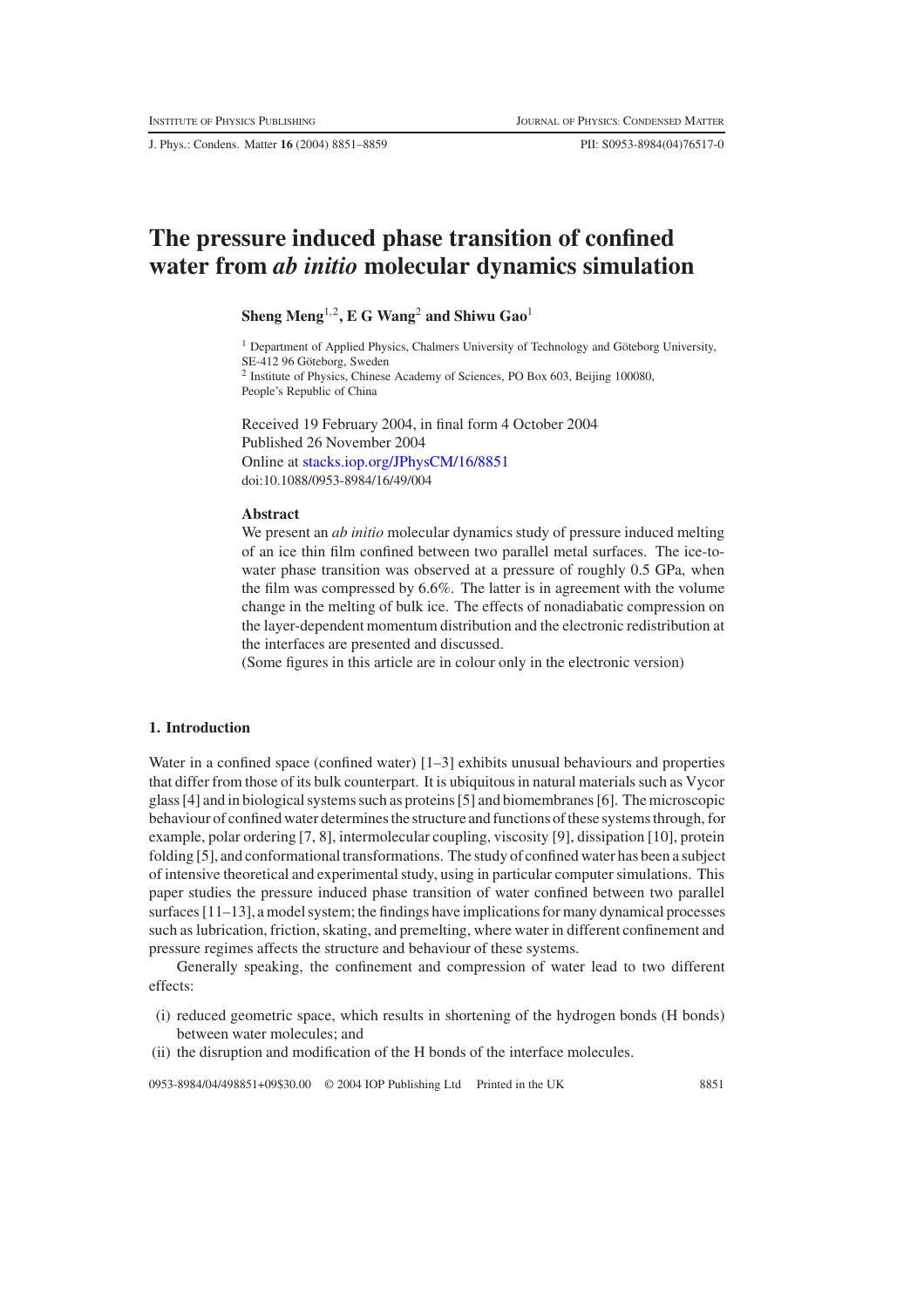Both effects depend on the atomic configurations of the confined water, and ultimately the electronic interactions between the constituent atoms. The latter should evolve with the macroscopic boundary conditions introduced by confinement and pressure. Therefore, a *self-consistent* description of the atomic interactions and geometric confinement is essential to the general understanding of confined water and its response to pressure. Previous simulations of confined water were all based on classical molecular dynamics (MD), with model potentials accounting for the inter-water interaction and water–surface interaction [14– 17]. *Ab initio* description of the confinement and pressure has been a great challenge due to the very demanding computations required by *ab initio* electron structure calculation, although the density functional theory (DFT) has been successfully applied to water clusters [18], bulk ice and liquid water [19–21], and water at metal–water and semiconductor–water interfaces [22, 23].

Here, we report the first *ab initio* molecular dynamics study of the pressure induced melting of confined water based on a density functional description of atomic potentials. By placing a thin film of ice Ih between metal (Pt) slabs, pressure melting has been simulated by a gradual reduction of the film thickness. It has been found that melting of the ice occurs at a pressure of roughly 0.5 GPa, corresponding to a volume contraction of 6.6%. The latter is in agreement with the volume change in the solid–liquid transition of bulk ice. Further increase of pressure in the liquid region results in linear heating. The liquid phase is characterized by much more delocalized trajectories and the frequent breaking and recombination of hydrogen bonds. The confinement and compression lead to a layer-dependent kinetic energy distribution, which relaxes to equilibrium on a picosecond timescale in both solid and liquid phases. Substantial electronic redistribution involved in the confinement and compression at the interfaces has also been observed. The results demonstrate the feasibility and necessity of *ab initio* simulations for the description of confined water and related phenomena.

#### **2. Simulation methods**

The calculation has been performed using the Vienna *ab initio* simulation package, VASP [24, 25]. The supercell consists of a slab with four-layer Pt atoms in the (111) surface and a 4-bilayer of ice arranged in a  $(2\sqrt{3} \times 2\sqrt{3})$ R30<sup>°</sup> symmetry, which accommodates 32 water molecules between the Pt slabs (see the inset of figure 1). This bilayer geometry matches that of a Pt substrate on one side (bottom layer), whose initial atomic coordinates were obtained from the adsorption of water on this surface. The other side (the top layer) of the ice–Pt interface forms an incommensurate contact. Such an asymmetric model allows us to study interface water and confined water simultaneously and their dynamical responses to pressure under different boundary conditions. The energy cut-off for the plane waves is set to 300 eV. A single  $k$ -point sampling at  $(1/2, 1/2, 0)$  is used for electron density generation, while the Fermi level is smeared by the Methfessel–Paxton method [26] with a Gaussian width of 0.4 eV. This set of parameters ensures a total energy convergence of 0.015 eV per atom. The Vanderbilt ultrasoft pseudopotentials (USPPs) [27] and the generalized gradient approximation (GGA) for the exchange–correlation energy given by Perdew and Wang (PW91) [28] are used throughout.

The pressure is applied by reducing the thickness of the supercell while keeping the Pt atoms fixed in the positions that they occupy in the bulk solid (with the calculated lattice constant 3.99 Å). This is feasible due to the very small vertical relaxation (less than 2%) for the free Pt(111) surface and the surface being under pressure up to several gigapascals. The compression of the film was simulated by varying the thickness of the supercell, ranging from the initial value of  $z = 23.41 \text{ Å } (\Delta z = 0)$  to a minimum thickness of  $z = 21.91 \text{ Å } (\Delta z = -1.5 \text{ Å})$ . The water–Pt distances at the upper and lower interfaces were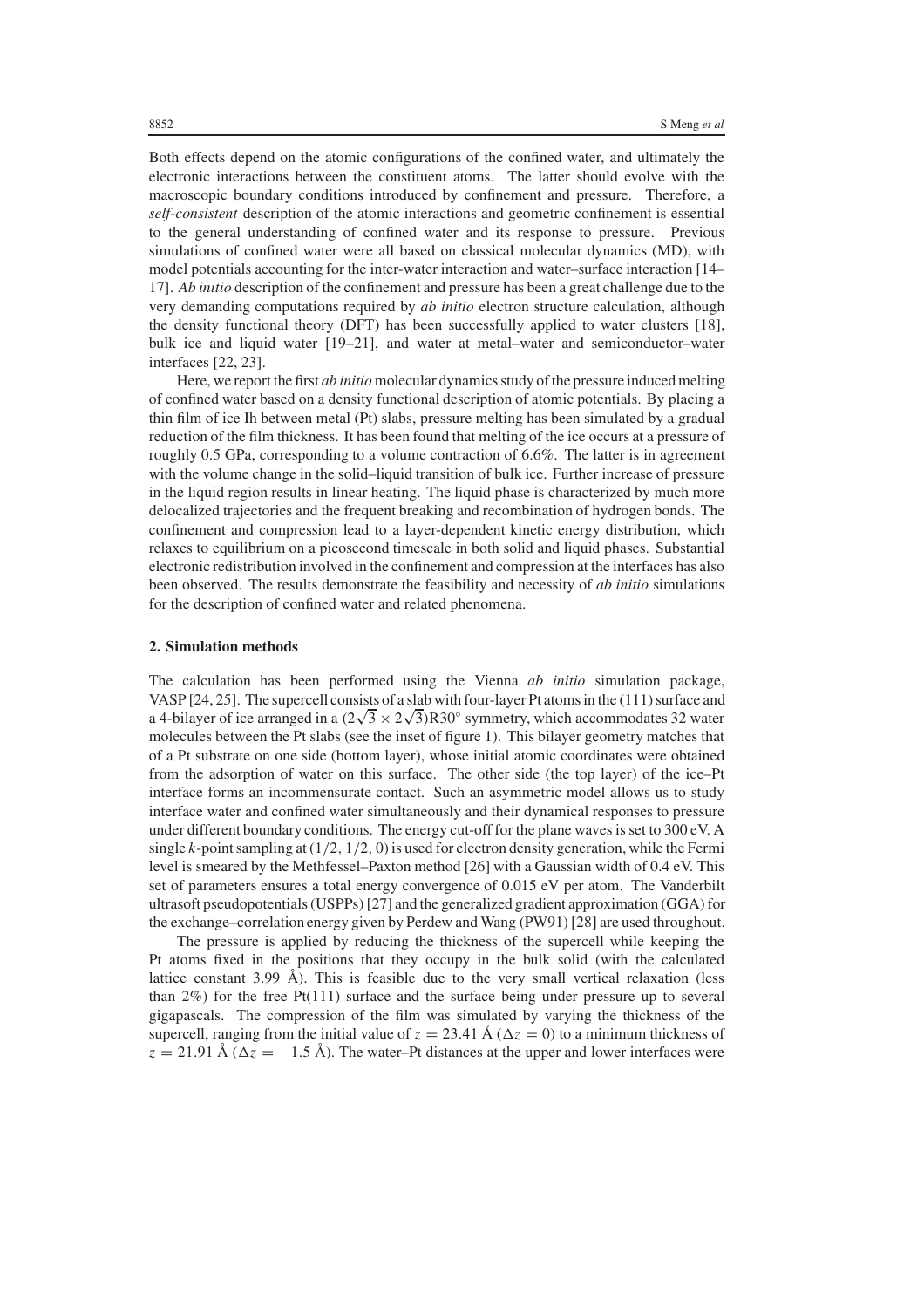

**Figure 1.** The calculated mean kinetic energy per atom versus the thickness change of the water film,  $\Delta z$ . These kinetic energies correspond to temperatures of 280, 284, 285, 285, 289, 317, 348, 375, and 513 K, respectively, for the simulated slabs. The inset shows schematically the atomistic model of the simulation.

reduced equally during compression. Each simulation at a given slab thickness was carried out with fixed wall separation. At each slab thickness *z*, the system was first equilibrated for typically 0.5 ps (with a time step of 0.5 fs, as in our previous study [29]), starting from the same initial positions and velocities as at  $\Delta z = 0$ . An additional 1–2 ps molecular dynamics run in constant energy mode was performed to record the trajectories for analysis. These timescales were found to be enough for analysing the properties of the total system, but seem to be short for equilibration between the different bilayers of the ice film. To further study the effect of the nonadiabatic compression, longer MD runs were carried out for the compressed films. Equilibration between the layers was achieved at about 3–5 ps.

#### **3. Results and discussion**

#### *3.1. The pressure induced ice–water phase transition*

Figure 1 shows the total kinetic energy of the water film versus the change in its thickness,  $\Delta z$ , as it is compressed in the normal direction. These kinetic energies are averaged over 0.5–1 ps trajectories in the MD runs. Obviously, this curve can be divided into two regions: (i) a flat region between  $\Delta z = 0$  and  $-0.875$  Å; and (ii) an almost linear region from  $\Delta z = -0.875$  to −1.5 Å. The flat region indicates that the potential (internal) energy of the ice does not change appreciably when the ice film is compressed at the initial stage. This results from the rather flat potential of bulk ice [30] near the equilibrium volume. It is also the microscopic origin of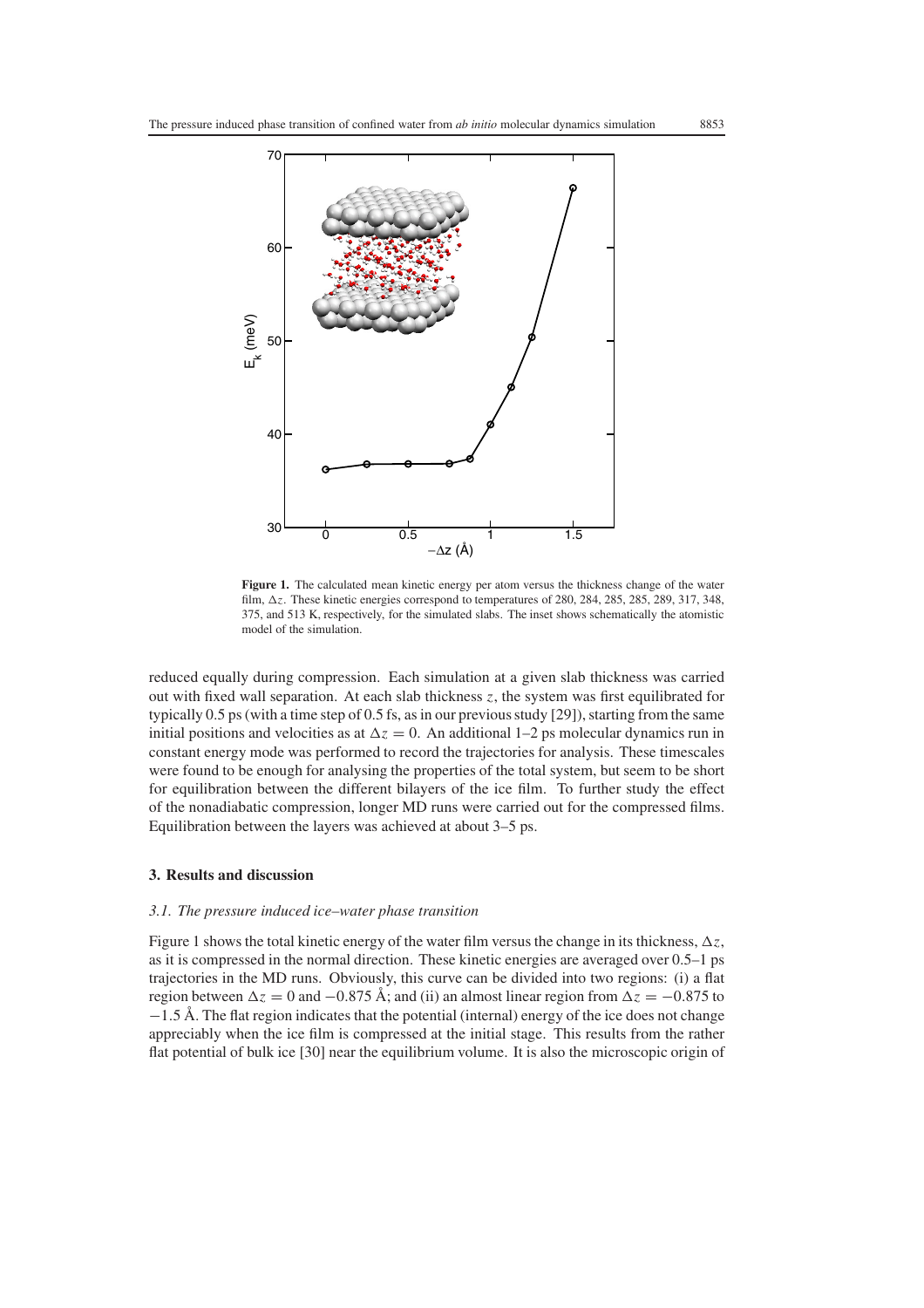

**Figure 2.** Typical molecular trajectories projected in the *xy* plane before (black curve) and after the phase transition (grey curve), taken at  $\Delta z = -0.75$  and  $-1$  Å, respectively. The trajectories are for an O atom (left panel) and an H atom (right panel) in the same molecule during a 1.8 ps MD run.

the latent heat, which is generally observable in water and other solid–liquid phase transitions. The flat region can be assigned to solid ice. Further compression of the ice,  $\Delta z > -0.875 \text{ Å}$ , leads to rapid increase in the kinetic energy and a simultaneous increase in the potential energy (not shown), indicating the transfer of external work into internal energy of the water film. This rapid increase of kinetic energy marks therefore the formation of liquid water. The sudden increase at  $\Delta z = -0.875$  Å suggests a first-order solid–liquid phase transition. The thickness at the melting point corresponds to a volume change in the ice film of 6.6%, which compares well with the experimental value of 6.4% when ice melts [31]. The compression, which leads to shortening of the hydrogen bonds and the energy transfer, is responsible for the ice melting taking place in figure 1. By averaging the forces on the surface atoms during the MD runs, the pressure imposed on the Pt surface has been evaluated, which provides a calibration of the pressure applied on the water film. Roughly,  $\Delta z = -1$  Å corresponds to a pressure of 0.5 GPa.

#### *3.2. Dynamics of water molecules around the phase transition*

The phase transition in the thin film can be alternatively monitored from the atomic trajectories in the MD runs. Figure 2 shows typical trajectories for the O (left panel) and H (right panel) atoms in a water molecule before (black curve) and after (grey curve) the phase transition. These trajectories are sampled at  $\Delta z = -0.75$  and  $-1$  Å, respectively, and are projected into the *xy* plane for a 1.8 ps duration. After the phase transition, the trajectories are highly delocalized in the liquid water. The 2D phase space of liquid water is roughly 2–3 times larger compared to that of the ice. The self-diffusion coefficients,estimated from the slope of the mean square displacement of oxygen atoms, are <0.008 Å<sup>2</sup> ps<sup>-1</sup> before melting ( $\Delta z = -0.5$  Å) and 0.5 Å<sup>2</sup> ps<sup>-1</sup> at  $\Delta z = -1$  Å, when the ice just melts. The latter is comparable to the diffusion coefficient of liquid water at 300 K, 0.24  $\AA^2$  ps<sup>-1</sup> [20]. In addition, frequent rotational and librational motions can also be seen in figure 2 by correlating the trajectories of H and O atoms in the two panels, which shows that such motions are much more active in the liquid water. Layer-resolved trajectories indicate that the atoms in the bottom layer are much more localized than those in the central layers (not shown), suggesting a layering effect of confined water at the interface. A similar layering effect was also observed in a recent *ab initio* MD simulation at the Ag–water interface [22]. Other features of liquid water, such as the frequent breaking of H bonds and formation of new H bonds, have also been observed. Two such events are depicted in figure 3, where one of the H bonds was temporarily broken but soon reformed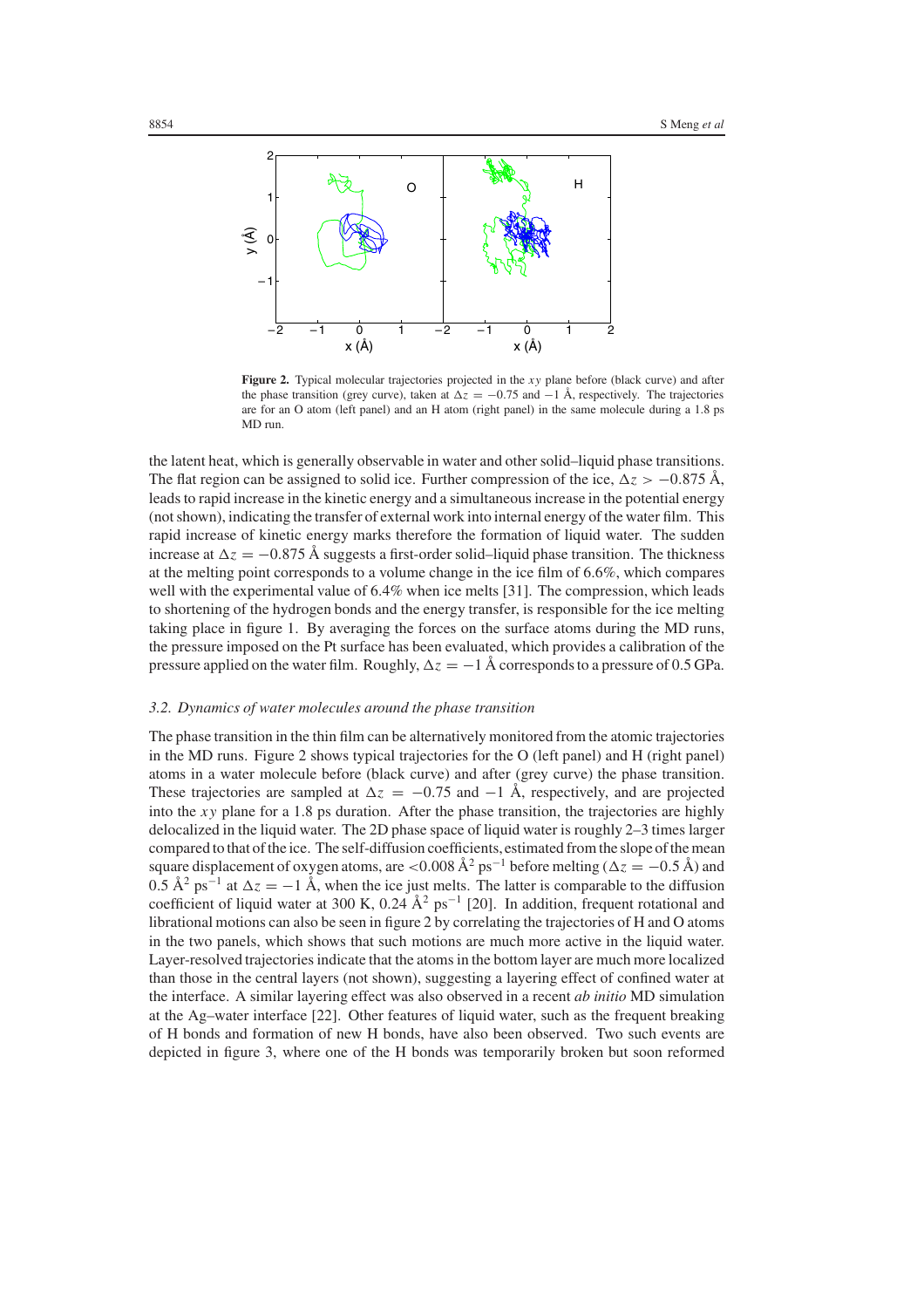

**Figure 3.** Hydrogen bond breaking and recombination dynamics from an MD simulation at  $\Delta z = -1$  Å. One H bond (black curve) breaks temporarily and reforms, while the other H bond (grey curve) is simply broken.

(the black curve), while the other one simply broke (the dashed curve). The atomic trajectories and the self-diffusion coefficients confirm once again that a phase transition occurred in the film.

In order to quantify the structural transformation of the water film under compression, the pair correlation functions (PCF) of the atomic distribution for the two middle bilayers, averaged from MD trajectories, have been calculated and are shown in figure 4. The three panels show the atom-resolved PCFs as a function of the O–O (upper panel), O–H (middle panel), and H–H (bottom panel) distances at  $\Delta z = 0, -1$ , and  $-1.5$  Å, respectively. Such functions are available for the bulk, but they are not straightforward for confined systems due to, for instance, excluded volume effects [32]. To avoid controversy, only atoms in the two middle bilayers, which resemble bulk, are chosen for analysis in our case. The black solid curves in figure 4 at  $\Delta z = 0$ , are very close to the PCFs for bulk ice with sharp peaks corresponding to the mean bond lengths in ice Ih. Upon compression, i.e. going from  $\Delta z = 0$  to  $-1.5$  Å, all the PCF peaks broaden and shift gradually, indicating softening of the H bond and delocalization of atomic motions as shown by the trajectories. This evolution is most pronounced for the second peak in  $g_{OO}(r)$  at  $r = 4.8$  Å, which is characteristic for the tetrahedral coordination in solid ice Ih. This peak gradually shifts downward and eventually loses its feature at  $\Delta z = -1.5 \text{ Å}$ , when liquid water is formed.  $g_{OO}(r)$  evolves into a rather flat distribution beyond the first peak. Such a uniform distribution at large distances is a characteristic feature for hydrogen bond dynamics in the liquid water, where the directional H bonding and coordination disappears. The PCF curves in figure 4 can be compared with neutron scattering data for bulk [33] and confined water [32]. The overall features, namely the peak positions and the widths, compare quite well, although the nearest O–O distance in the upper panel  $(2.7 \text{ Å})$  is about 6% shorter than the experimental value (2.87 Å). This minor discrepancy might result from the usually shorter hydrogen bond length predicted by the USPP-PW91 approach [29]. Furthermore, the modifications of PCFs from confinement are in good qualitative agreement with the experiment [32] and the previous simulation based on a classic water model [34]. For instance, the first peak of  $g_{OO}(r)$  becomes less intense and the first minimum becomes shallower and is left-shifted upon confinement.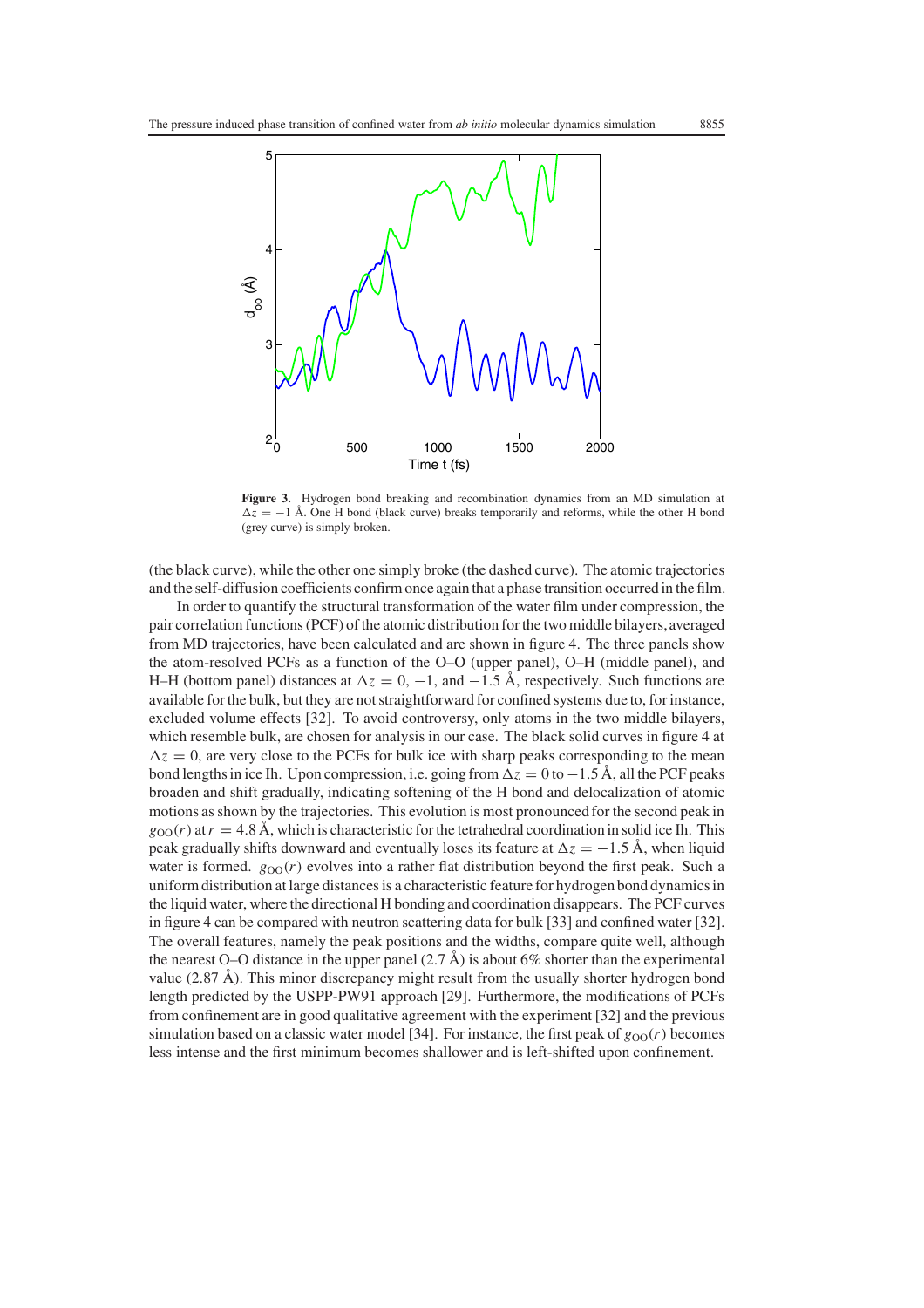

**Figure 4.** The pair correlation functions (PCF) for OO, OH, and HH pairs extracted from the MD simulations. The black, grey, and dashed curves were obtained at  $\Delta z = 0$ , −1, and −1.5 Å, respectively.

# *3.3. Effects of confinement and nonadiabatic compression*

We now turn to discussing the effect of nonadiabatic compression on the layer-resolved quantities and the change of electronic states under phase transition. These issues are relevant because a sudden compression generates a large vertical force on the outer layers of the film. Initially the energy distribution between inner and outer layers is not equilibrated, and persists for a period of time before it reaches equilibrium. Our concern is how the re-equilibration takes place in the confined and compressed water film. This question is mainly technical, because it tells us whether the system is in equilibrium or not in a given duration of MD simulation. It is also in part physical, because it helps us to judge the nonadiabaticity of the compression process.

Figure 5 shows the layer-resolved kinetic energy distribution created by compressing the film from the initial equilibrium state by 1.0 Å. Both the parallel components in the *xy* plane  $(E_{kxy})$  and the vertical component in the *z* direction  $(E_{kz})$  were plotted for 3 ps. The vertical kinetic energy of the bottom layer (first layer) exhibits a dramatic initial increase, due to the fact that compression creates a larger vertical force in the bottom layer. (In some other cases,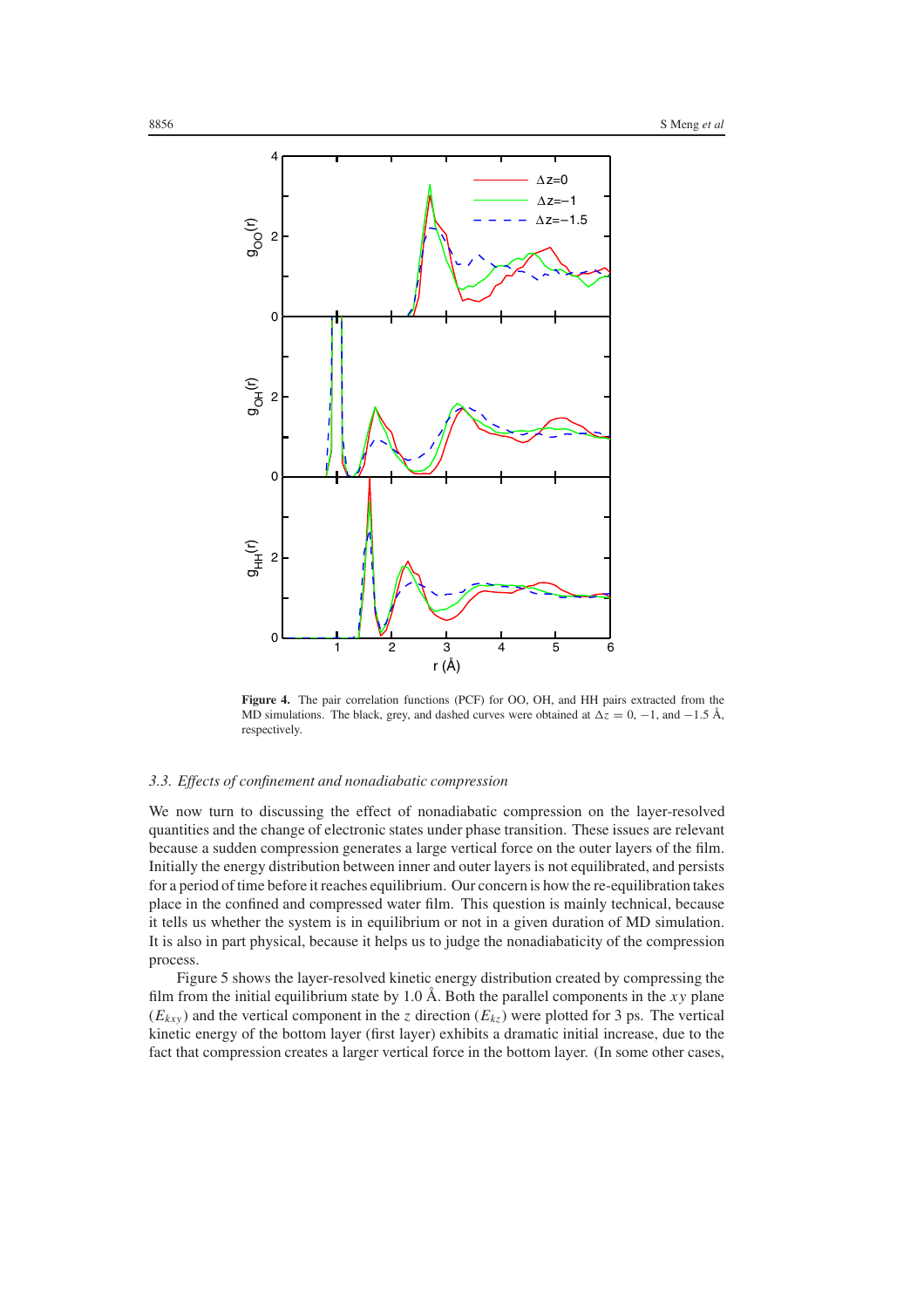

**Figure 5.** Relaxation of layer-resolved kinetic energy distributions, created by compressing the film by 1 Å. Both the parallel and perpendicular components are shown, for comparison.

such increase can be seen in both the bottom and top layers initially.) The kinetic energies of the other layers are less affected. The kinetic energy is then transferred primarily to the parallel components of the bottom layer. After 2–3 ps the kinetic energies in all layers relax to equilibrium again, with  $E_{kxy}$  and  $E_{kz}$  approaching about 24 and 12 meV, respectively. Similar layer-resolved studies were done for other states during the phase transition. While the details of the layer-resolved kinetic energies vary from case to case, the results are qualitatively the same: nonadiabatic compression leads to initial nonequilibrium distributions, which relax to equilibrium in 2–3 ps. It is interesting to note that similar behaviour was observed in previous MD simulations of pressure melting of small ice clusters, [35] where the melting was found to proceed from outer layers to inner ones consecutively. As the relaxation time, 2 ps, is much shorter than any mechanical timescale involved in applying pressure to a system, we can therefore conclude that the pressure induced phase transition of ice film is basically an equilibrium process.

Finally, we demonstrate the effect of confinement and compression on the electronic structure of the confined water. This information is only available in *ab initio* simulations, such as those we performed here. Figure 6 shows the one-dimensional (1D) charge density redistribution along the *z* direction. The 1D redistribution is defined by the density difference between the charge density of the total system (the Pt and the water film) and those of the separate Pt and water film in the same geometrical configurations. The three curves show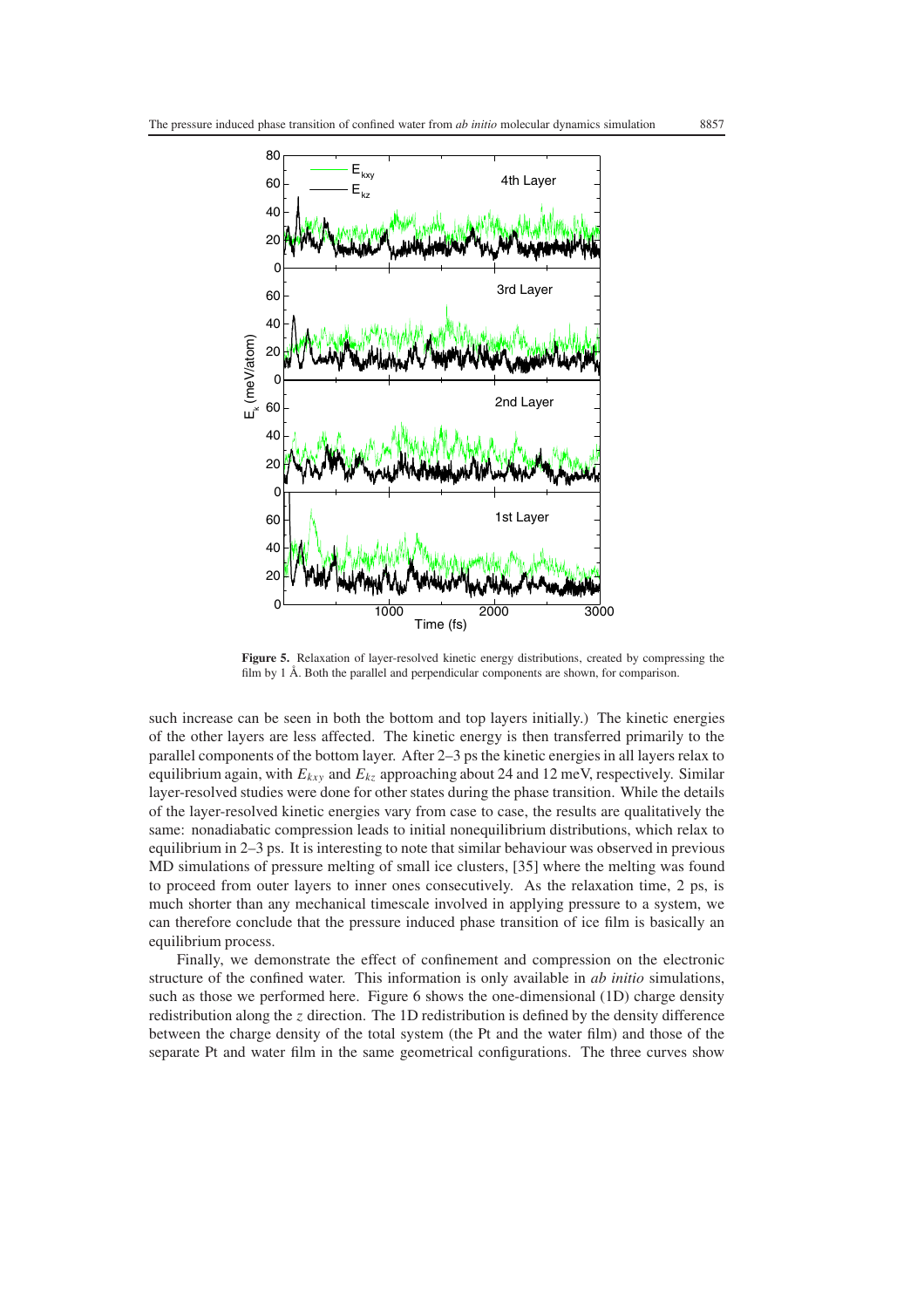

**Figure 6.** The one-dimensional electron density variation for the confined ice film at  $\Delta z = 0$  (heavy black curve), the ice film compressed by  $\Delta z = -1.0 \text{ Å}$  (thin black curve), and the melted water film (grey curve). The difference density is defined as the difference between the charge densities of the total system and those of the subsystems, i.e. the separate Pt and ice film at the same geometrical configurations. Arrows indicate the positions of the Pt and O atoms in the interface region.

the density variation of the equilibrated ice film under confinement ( $\Delta z = 0$  Å), the ice film compressed by  $\Delta z = -1.0$  Å, and the liquid water state where the phase transition had occurred, which was obtained by 3 ps MD simulations. The confined ice shows the bonding character at the ice–Pt interface (left region) and electron polarization at the noncommensurate contact (right region). A  $d_{z^2}$ -p<sub>z</sub> bonding feature is clearly seen in the Pt–O region with electron transfer going from oxygen to Pt. In contrast, the right interface does not show any bonding character. Instead, it exhibits an electron polarization toward the interface. Compressing the film by 1 Å led to a shift of the peak positions and a remarkable increase in the density variations at the bonding interface. The change in the central water layers is almost negligible. The charge redistribution at the interfaces is the driving force for inducing the ice–water phase transition. When the liquid water forms, the electron distribution becomes much more smooth, especially in the central layers of water. This smoothness of the electron redistribution is NOT associated with the atomic delocalization of liquid water. It reflects the bare change of electronic states in the liquid water. It is also interesting to note that the bonding character of the electronic structure at the interfaces does not change when the film goes from confined ice, to compressed ice, and finally to liquid water. This indicates that the geometric structure of the interface does not change appreciably during phase transition. In other words, the confined water behaves like 'supercooled water', in agreement with previous structural analysis from both theoretical [15, 22] and experimental [7, 36] studies. The electronic redistributions shown in figure 6 illustrate the roles of the electronic structure and charge transfer in the water–metal interaction under confinement, compression, and phase transitions. Such information explains the importance of the *ab initio* simulations.

### **4. Summary**

Summarizing, we have performed an *ab initio* molecular dynamics study of pressure melting of an ice thin film and observed the solid–liquid phase transition. The dynamics of the phase transition has been characterized in detail via the H bond breaking and reformation, the phase space expansion, and the evolution of the pair correlation functions. Our *ab initio* simulation also found substantial electronic redistribution under confinement and pressure at the water–Pt